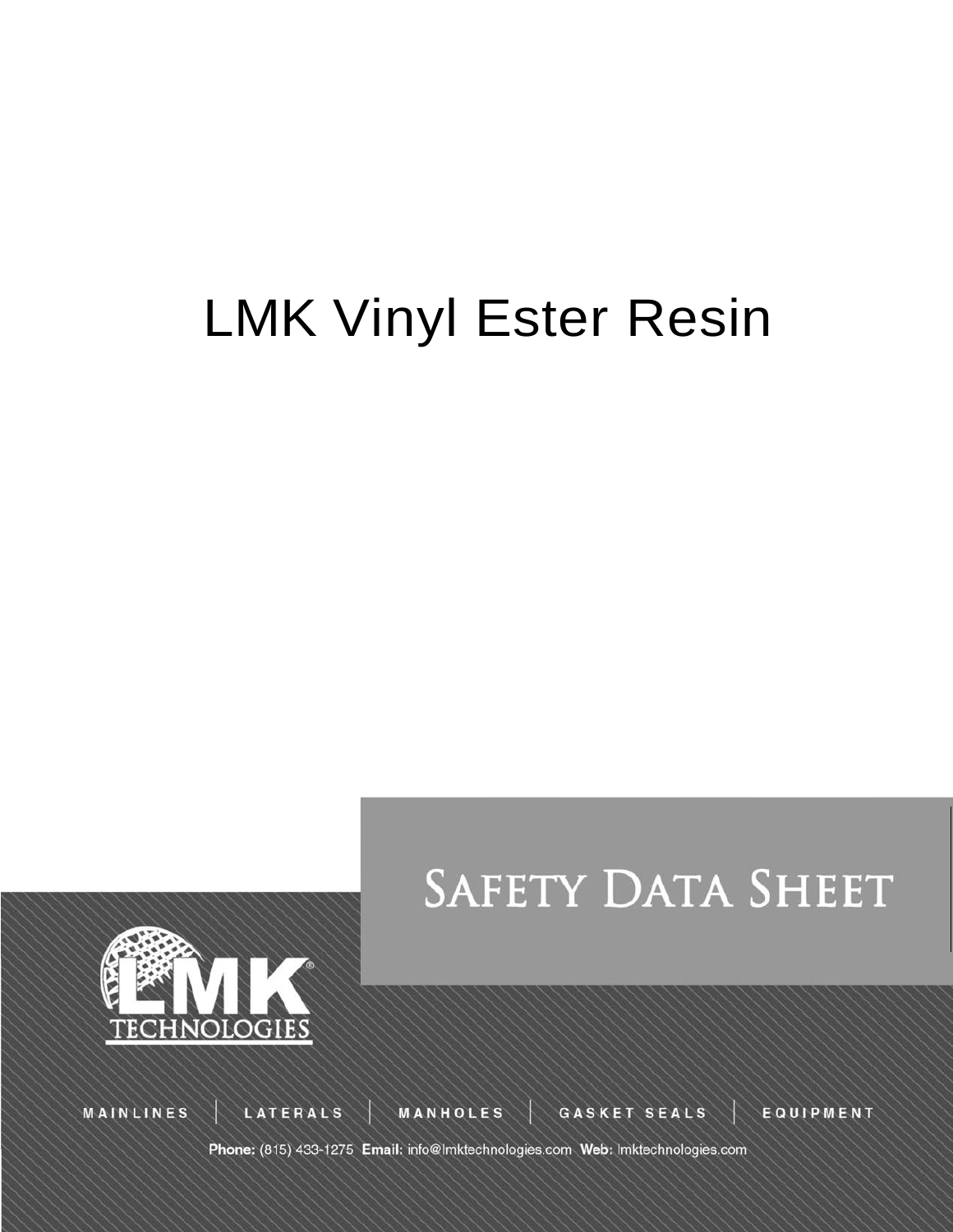Date Prepared: 4/11/2014

Date Modified: 06/30/2015 Date Printed: 8/26/2014

## **1. CHEMICAL PRODUCT & COMPANY IDENTIFICATION**

**INFORMATION TELEPHONE:**

815-433-1275

## **COMPANY:**

#### **EMERGENCY TELEPHONE:**

LMK Technologies 1779 Chessie Lane Ottawa, IL 61350

**MATERIAL IDENTITY:** Vinyl Ester Resin

CHEMTREC: 800-424-9300

# **2. HAZARDS IDENTIFICATION**

## **GENERAL HAZARD STATEMENT**

Exposure to this material may induce an allergic or sensitization reaction and aggravate systemic disease. Chronic effects of exposures may cause liver and kidney damage.

## **EMERGENCY OVERVIEW**

#### **OSHA HAZARDOUS**

Target Organ Effect: Skin Sensitizer, Irritant

Target Organs: Kidney, Liver, Heart

# **GHS LABEL ELEMENTS, INCLUDING PRECAUTIONARY STATEMENTS**

| <b>Health</b>             |             | <b>Environmental</b> |  | <b>Physical</b> |  |
|---------------------------|-------------|----------------------|--|-----------------|--|
| Acute Toxicity, Dermal    | Category 5  | Not Classified       |  | Not Classified  |  |
| <b>Skin Irritation</b>    | Category 2  |                      |  |                 |  |
| Eye Irritation            | Category 2A |                      |  |                 |  |
| <b>Skin Sensitization</b> | Category 1  |                      |  |                 |  |

Pictogram:



#### **Signal Word** Warning

| <b>Hazard Statements</b>                             | <b>Precautionary Statements</b>                              |  |  |
|------------------------------------------------------|--------------------------------------------------------------|--|--|
| May be harmful if swallowed or<br>$H303 + H313$      | P261 Avoid breathing dust/fume/gas/mist/vapours/spray.       |  |  |
| in contact with skin                                 | P264 Wash skin thoroughly after handling.                    |  |  |
| Causes Skin Irritation<br>H <sub>3</sub> 15          | P280 Wear protective gloves/protective clothing/eye          |  |  |
| May cause allergic skin reaction<br>H <sub>317</sub> | protection/face protection.                                  |  |  |
| Causes serious eye irritation<br>H319                | P305+P351+P338 IF IN EYES: Rinse cautiously with             |  |  |
|                                                      | water for several minutes. Remove contact lenses,            |  |  |
|                                                      | if present and easy to do. Continue rinsing.                 |  |  |
|                                                      | P302+P352 IF ON SKIN: Wash with plenty of soap and<br>water. |  |  |
|                                                      | P501 Dispose of contents/container to an approved waste      |  |  |
|                                                      | disposal plant.                                              |  |  |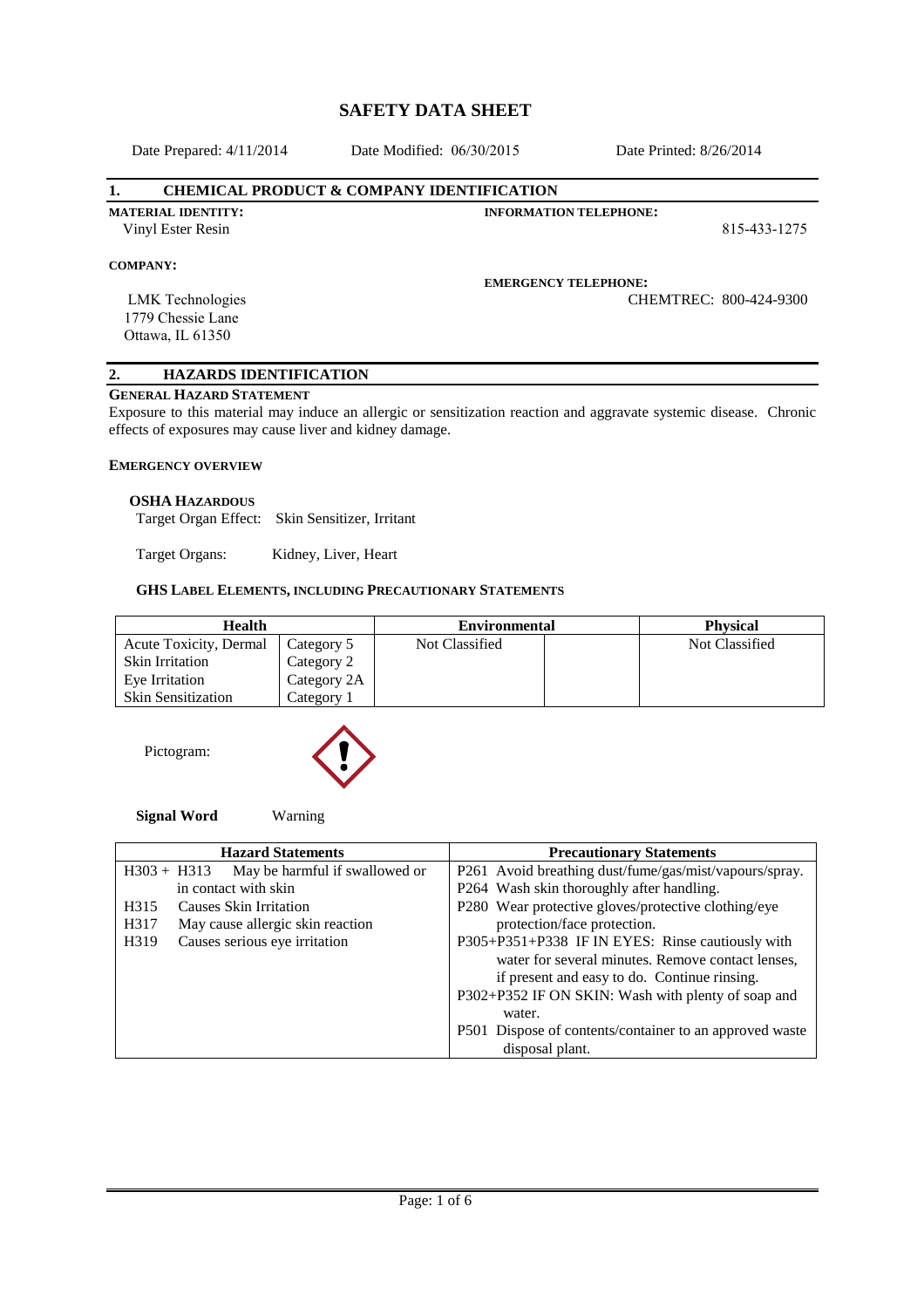Date Prepared: 4/11/2014

Date Modified: 06/30/2015 Date Printed: 8/26/2014

## **3. COMPOSITION/INFORMATION ON INGREDIENTS**

## Chemical Characterization:

| Ingradient(s)       | <b>CAS Number</b> | $%$ (by weight) |
|---------------------|-------------------|-----------------|
| Vinyl Ester Polymer | Proprietary       | $25 - 85%$      |
| Monomer(s)          | 868-77-9          | $15 - 75\%$     |

## **4. FIRST AID MEASURES**

**Eyes Contact:** Can cause severe eye irritation. Symptoms include severe irritation, redness, tearing, blurred vision and corneal damage. Immediately flush eyes gently with large amounts of water for at least 15 minutes. Retract eyelids often. Get prompt medical attention.

**Skin Contact:** May be absorbed through the skin in harmful amounts. May cause skin sensitization, and allergic reaction which become evident upon re-exposure. Remove contaminated clothing. Wash the exposed area with mild soap and water. Flush w/lukewarm water for 15 minutes. Launder contaminated clothing before re-use. Seek medical attention if ill effect or irritation develops.

**Ingestion:** Can cause gastrointestinal irritation with nausea, vomiting and diarrhea. Do not induce vomiting. Never give anything by mouth to an unconscious person. Keep person warm, quiet and get medical attention.

**Inhalation:** If overcome by exposure, remove victim to fresh air immediately. Give oxygen or artificial respiration as needed. Obtain emergency medical attention immediately.

**Advice to physicians:** Treat symptomatically and supportively.

# **5. FIRE FIGHTING MEASURES**

## **Conditions of Flammability**

#### Not flammable or combustible.

Fire or excessive heat may result in rupture of container due to bulk polymerization. Heating may cause explosion.

#### **Suitable extinguishing media**

Dry Chemical, CO2, alcohol resistant foam, water spray/water fog for cooling. USE WATER WITH CAUTION. Water may be ineffective in fighting the fire.

#### **Hazardous Decomposition Products**

Acrid smoke-fumes, carbon monoxide, carbon dioxide and perhaps other toxic vapors may be released during a fire involving this product.

#### **Fire Fighting Instructions**

Wear self contained breathing apparatus (pressure-demand MSHA/NIOSH) approved or equivalent and protective clothing. See Section 10 for decomposition products. Fight fire from safe distance/protected location. Water may be ineffective in firefighting due to low solubility. Use water spray/fog for cooling. Pressure relief system may plug with solids, increasing risk of overpressure. Notify authorities if liquid enters sewer/public waters.

# **6. ACCIDENTAL RELEASE MEASURES**

#### **Personal Precautions**

Spilled or released material may polymerize and release heat/gases. Eliminate all ignition sources and ventilate area. Wear protective equipment during clean up (see Section 8).

## **Environmental Precautions**

Prevent runoff from entering drains, sewers, or streams. Dispose/report per regulatory requirements.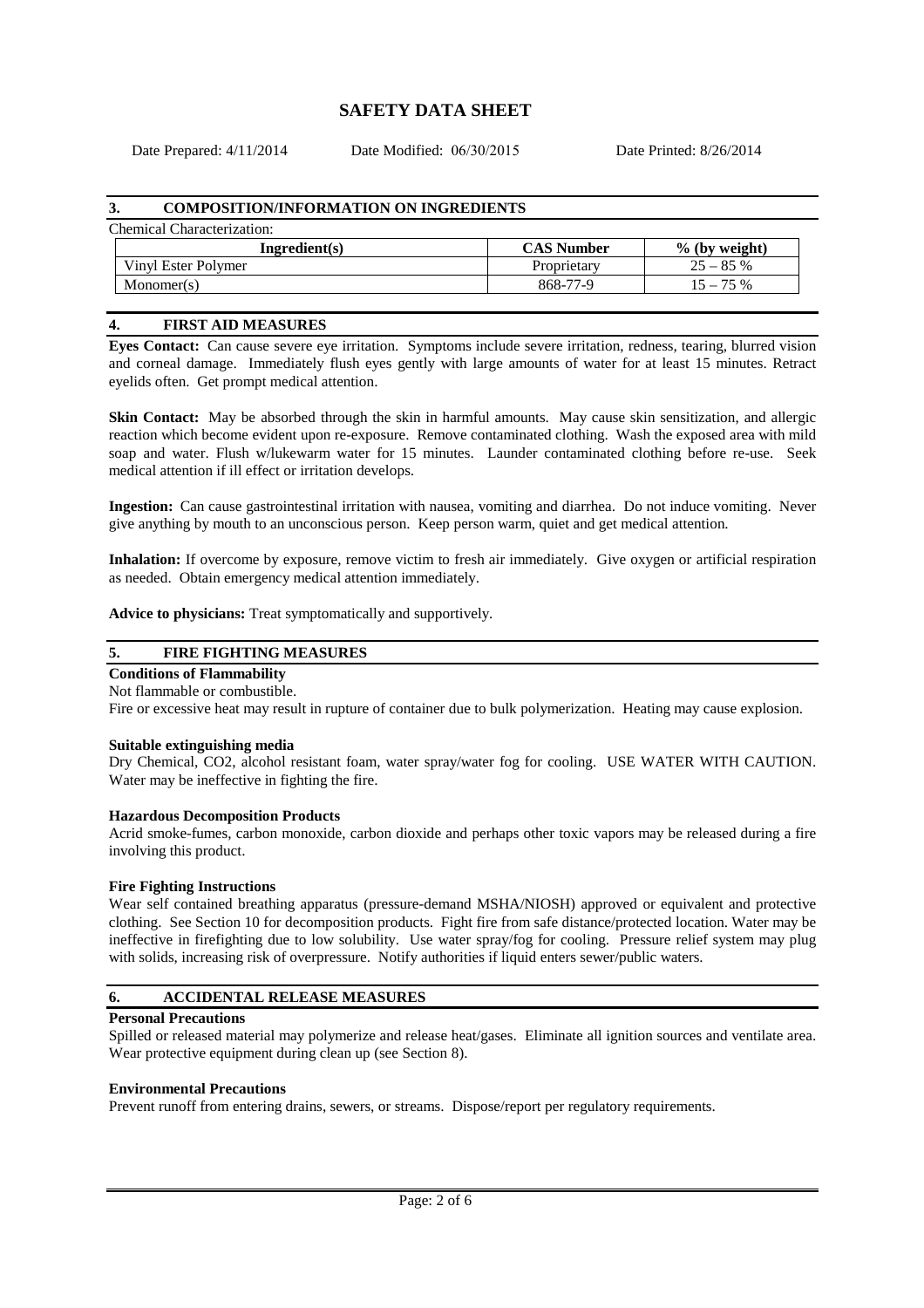Date Prepared: 4/11/2014 Date Modified: 06/30/2015 Date Printed: 8/26/2014

# **Methods and Materials for Containment and Cleaning Up**

Spilled or released material may polymerize and release heat/gases. Eliminate all ignition sources and ventilate area. Do Not let product enter sewers. Dike and recover large spills. Soak up small spills with inert solids (such as vermiculite, clay) and sweep/shovel into vented disposal container. Wash spill area with a strong detergent and water solution; rinse with water but minimize water use during clean up. Dispose/report per regulatory requirements.

# **7. HANDLING AND STORAGE**

# **Precautions for Safe Handling**

Unless inhibited, product can polymerize, raising temperature and pressure, possibly rupturing container. Check inhibitor content often, adding to bulk liquid if needed. Do not blanket or mix with oxygen-free gas as it renders inhibitor ineffective. Do not store at below 32F - inhibitor can separate as a solid. If frozen, warm and remix material gently (<90F).

# **Conditions for Safe Storage**

Do not store at below 32F - inhibitor can separate as a solid. If frozen, warm and remix material gently (<90F). Prevent moisture contact. Store in tightly closed, properly vented containers away from: heat, sparks, open flame, strong oxidizers, radiation and other initiators. Prevent contamination by foreign materials. Use only non-sparking tools and limit storage time.

## **Decontamination Procedures**

Follow standard plant procedures or supervisor's instructions for decontamination operations.

| 8.                         | <b>EXPOSURE CONTROLS / PERSONAL PROTECTION</b> |      |     |           |
|----------------------------|------------------------------------------------|------|-----|-----------|
| <b>EXPOSURE LIMITS</b>     |                                                |      |     |           |
| <b>HAZARDOUS COMPONENT</b> | <b>PEL</b>                                     | STEL | TLV | Other     |
| Vinyl Ester Polymer        | NΕ                                             | NΕ   | NΕ  | <b>NE</b> |
| Monomer(s)                 | NE                                             | NΕ   | NE  | <b>NE</b> |

# **Engineering Controls**

Local exhaust ventilation may be required in addition to general room ventilation.

## **Respiratory Protections**

Where exposure through inhalation may occur from use, NIOSH/MSHA approved respiratory protection equipment is recommended. If cured material is cut or sanded a NIOSH/MSHA particulate respirator is recommended.

# **Eye Protection**

Eye protection such as chemical splash goggles and/or face shield must be worn when possibility exists for eye contact due to splashing or spraying liquid, airborne particles or vapor. Contact lenses should not be worn.

# **Skin and Body Protection**

When skin contact is possible, protective clothing including apron, sleeves, boots head and face protection should be worn. Wear chemical resistant gloves such as neoprene, rubber, latex, etc.

# **Other hygienic practices**

Emergency eye wash fountains and safety showers should be available in the immediate vicinity of any potential exposure.

# **Other work practices**

Use good personal hygiene practices. Wash hands before eating, drinking, smoking or using toilet facilities. Promptly remove soiled clothing and wash thoroughly before reuse. Shower after work using plenty of soap and water.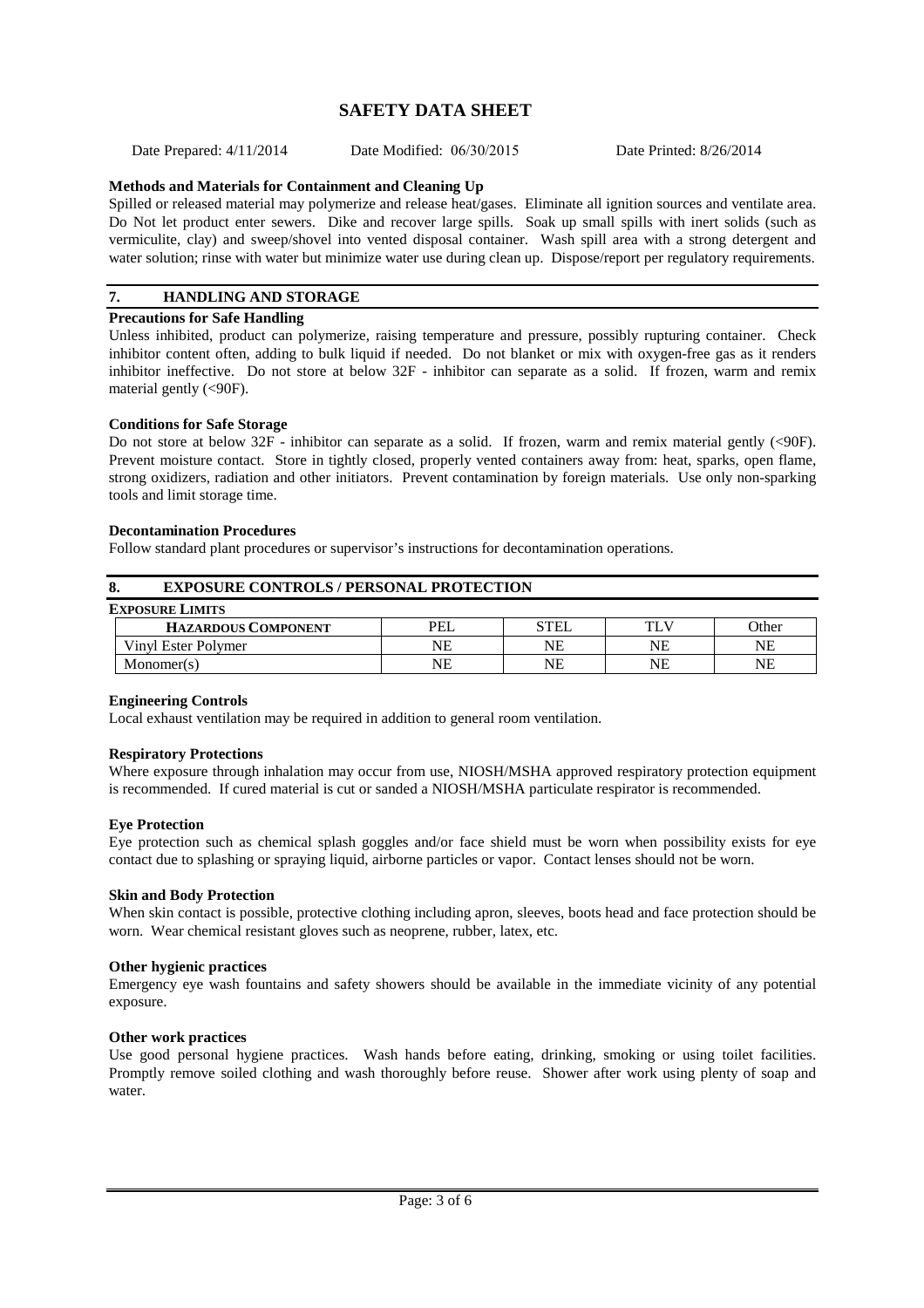Date Prepared: 4/11/2014

 $\mathbf{A}$ 

Date Modified: 06/30/2015 Date Printed: 8/26/2014

# **9. PHYSICAL AND CHEMICAL PROPERTIES**

| Appearance                        |                                                               |
|-----------------------------------|---------------------------------------------------------------|
| Form                              | viscous liquid                                                |
| Color                             | Straw to light yellow                                         |
| pH                                | N/DA                                                          |
| Melting/Freezing Temperature      | $<-60 C$ ( $-76 F$ )                                          |
| <b>Boiling Point</b>              | $67 \text{ C} / 153 \text{ F}$                                |
| <b>Flash Point</b>                | 96 C/205 F closed cup                                         |
| <b>Ignition Temperature</b>       | N/DA                                                          |
| <b>Autoignition Temperature</b>   | N/DA                                                          |
| Lower explosive limit N/AP        | Upper explosive limit N/AP                                    |
| Vapor Pressure                    | $0.1 \text{ mm Hg}$                                           |
| Vapor Density $(air=1)$           | >1                                                            |
| Specific Gravity (water=1 @39.2F) | 1.12 at 25 C/77 F                                             |
| Solubility                        | N/DA                                                          |
| Viscosity, Kinematic              | AP varies with product mix cps at $25 \text{ C}/77 \text{ F}$ |
| <b>Percent Volatiles</b>          | Negligible                                                    |
| Evaporation Rate (Bac=1)          | N/DA                                                          |
| Odor                              | Mild to sweet acrylic odor                                    |
| Odor threshold                    | N/DA                                                          |
|                                   |                                                               |

# **10. STABILITY AND REACTIVITY**

# **Chemical Stability**

Stable under recommended storage conditions

## **Possibility of Hazardous Reactions**

No data available.

#### **Conditions to Avoid**

High temperatures, localized heat sources (i.e., drum or band heaters), oxidizing conditions, freezing conditions, direct sunlight, ultraviolet radiation, inert gas blanketing

#### **Materials to Avoid**

Strong oxidizers, strong reducers, free radical initiators, inert gases, oxygen scavengers, peroxides.

## **Hazardous Decomposition Products**

Acrid smoke-fumes, carbon monoxide, carbon dioxide and perhaps other toxic vapors may be released during a fire involving this product.

# **11. TOXICOLOGY INFORMATION**

| <b>Acute Toxicity</b><br>Based on HEMA<br>Oral LD50<br>Dermal LD50           | Rat<br>Rabbit | $>5,000$ mg/kg.<br>$>3,000$ mg/kg |
|------------------------------------------------------------------------------|---------------|-----------------------------------|
| <b>Skin Corrosion/Irritation</b><br>Skin                                     | Rabbit        | Irritating to skin 24 h           |
| <b>Serious Eye Damage/Eye Irritation</b><br>Eyes                             | Rabbit        | Irritating to eyes                |
| <b>Respiratory or Skin Sensitization</b><br>Guinea pig, various test systems |               | Sensitizing                       |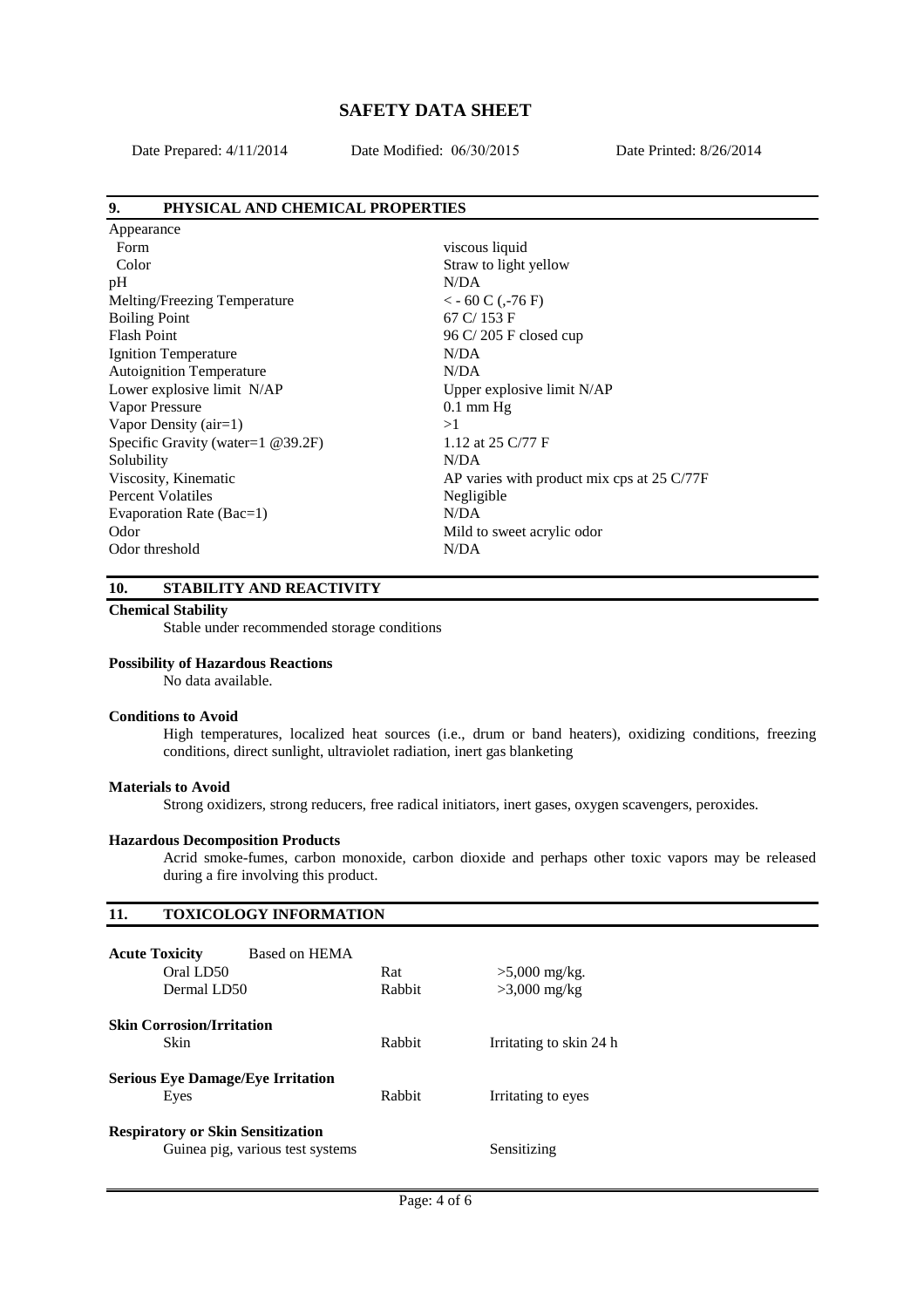Date Prepared: 4/11/2014 Date Modified: 06/30/2015 Date Printed: 8/26/2014

Cases of sensitization also observed in humans

## **Mutagenicity**

Positive as well as negative results in in-vitro mutagenicity/genotoxicity tests. No experimental indication of genotoxicity in vivo available.

## **Carcinogenicity**

IARC: No component of this product present at levels greater than or equal to 0.1% is identified as probable, possible or confirmed human carcinogen by IARC.

ACGIH: No component of this product present at levels greater than or equal to 0.1% is identified as carcinogen or potential carcinogen by ACGIH.

NTP: No component of this product present at levels greater than or equal to 0.1% is identified as a known or anticipated carcinogen by NTP.

# **12. ECOLOGICAL INFORMATION**

# **Aquatic Ecotoxicity**

| IU L'UUUAIUIV |                                                  |                         |  |                    |
|---------------|--------------------------------------------------|-------------------------|--|--------------------|
|               | LC50 Oryzias latipes, OECD 203, semi-static 96 h |                         |  | $>100$ mgl         |
|               | LC50 Oryzias latipes, OECD 204, semi-static 96 h |                         |  | $>100$ mgl         |
|               | EC50 Daphnia magna, OECD 202, Flow through 21 d  |                         |  | $24.1$ mgl         |
|               | EC50 Selenastrum capriconnutum OECD 210 7a h     |                         |  | $380 \text{ mg/l}$ |
| ria Toxicitv  | $ECS0 \times 2.000 \text{ m} \text{s}$           | Douadamanas fluorassans |  | $16 \text{ hours}$ |
|               |                                                  |                         |  |                    |

# **Bacter**

EC50 >3,000 mg/l Psuedomonas fluorescens 16 hours

**Biodegradability** 

# No data

**Mobility in soil** 

Do not allow to enter soil, waterways or wastewater.

# **13. DISPOSAL CONSIDERATIONS**

#### **Waste Disposal**

When a decision is made to discard this material as supplied, it does not meet RCRA's characteristics definition of ignitability, corrosiveness, or reactivity and is not listed in 40CFR261.33. The toxicity characteristic (TC), has not been evaluated by the Toxicity Characteristic Leaching Procedure (TCLP).

#### **14. TRANSPORTATION INFORMATION**

**DOT (US)** 

Non-Regulated

# **IMDG**

Non-Regulated

# **IATA**

Non-Regulated

# **15. REGULATORY INFORMATION**

## **TSCA INVENTORY STATUS**

All components of this product are listed, or excluded from listing, on the United States Environmental Protection Agency Toxic Substances Control Act (TSCA) inventory.